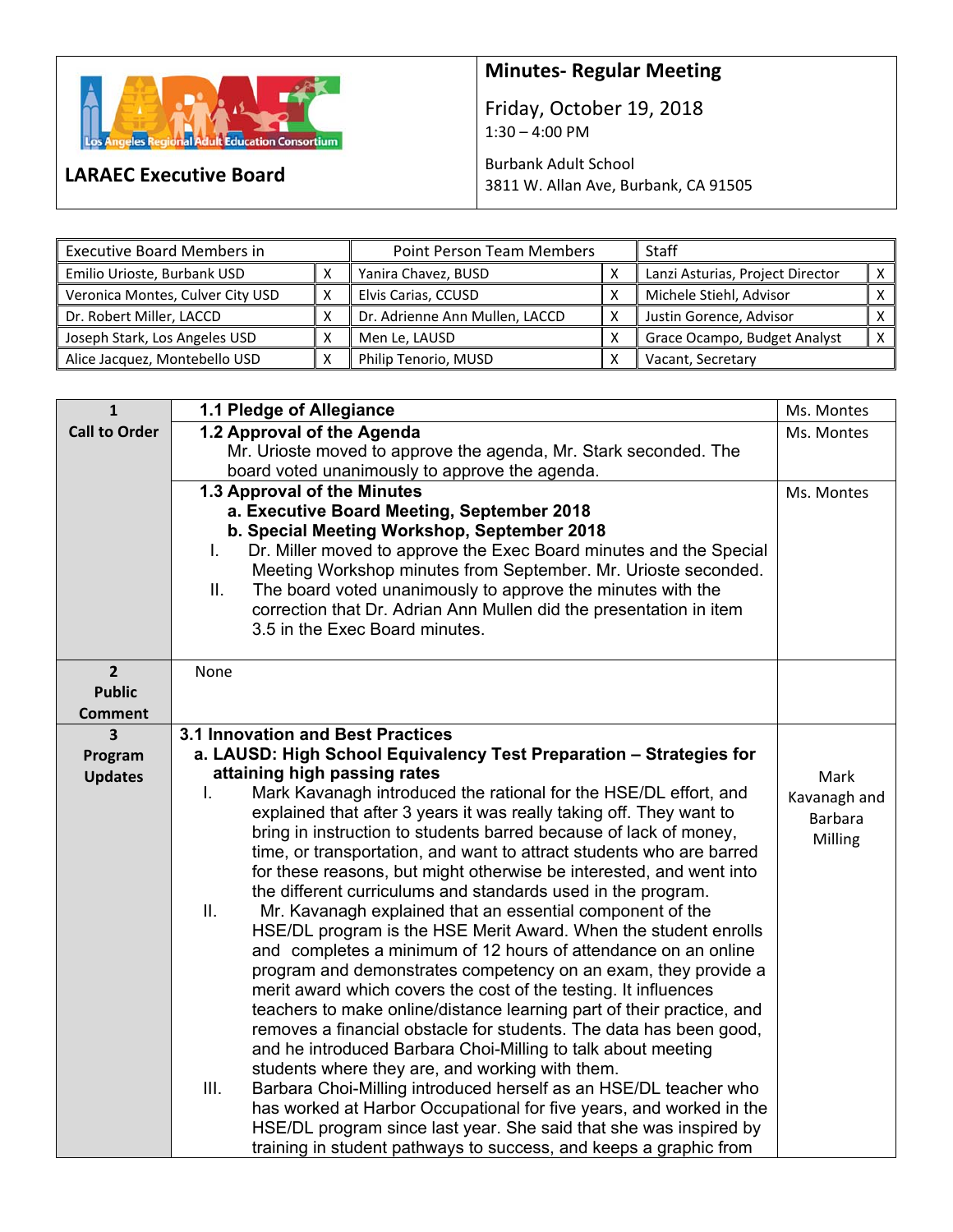|        | said training up in her classroom to show students the opportunities     |                |
|--------|--------------------------------------------------------------------------|----------------|
|        | available once they finish her class.                                    |                |
| IV.    | Ms. Choi-Milling emphasized case management, and explained that          |                |
|        | she was number one in the district this year, and helped give 103        |                |
|        | scholarships under the HSE/DL program. She went on to explain            |                |
|        | the difficulties and subtleties of case management, with emphasis        |                |
|        | on assessing students' needs on a student-by-student basis.              |                |
| V.     | She explained the various paths students could use to achieve an         |                |
|        | HSE/DL merit award, including math labs and a writing class. She         |                |
|        | also emphasized that the program is designed to help students who        |                |
|        | have a small time-frame to devote to completing the program,             |                |
|        | whether due to having kids, work, or other obligations.                  |                |
| VI.    | She praised LAUSD and the HSE/DL program for letting all students        |                |
|        | to take the GED via vouchers, and for the way the program                |                |
|        | improves student moral. She then showed showed her graduation            |                |
|        | board, and said that students love to see their names on it. She         |                |
|        | emphasized that her success was the result of many years of              |                |
|        | training and collaboration, and thanked many who helped to put the       |                |
|        | steps in place to her success, including Mr. Kavanagh, Ms. Montes,       |                |
|        | and Ms. Stiehl.                                                          |                |
| VII.   | Mr. Stark and Dr. Miller thanked and praised Ms. Choi-Milling for her    |                |
|        | sentiments regarding the effort to accelerate learning, the distance     |                |
|        | learning that the HSE/DL program could provide, and the                  |                |
|        | technology that it could bring to new students.                          |                |
| VIII.  | Ms. Montes asked how they pay for the program, and Mr. Kavanagh          |                |
|        |                                                                          |                |
|        | explained that they use fees from their testing center, and are          |                |
|        | looking at ABE support services funds. He and Ms. Choi-Milling           |                |
|        | then explained the tracking and billing of students in the program.      |                |
|        | <b>3.2 LARAEC Office Updates</b>                                         |                |
|        |                                                                          |                |
|        | d. Professional Development Framework                                    | Lanzi Asturias |
|        | I. Mr. Asturias said that the LARAEC office and the Point Persons Team   |                |
|        | had completed a professional development survey that had been            |                |
|        | provided to the LARAEC office, and had been sent to the PPT for          |                |
|        | final review, and will be sent to faculty next week possibly to evaluate |                |
|        | their needs for professional development.                                |                |
| II.    | Mr. Stark said that they had teacher labor partners in attendance at     |                |
|        | previous meetings, and he would like to have a structure built into      |                |
|        | LARAEC's planning to make sure they are heard. Ms. Montes asked          |                |
|        | what structure the board was using to include their labor partners in    |                |
|        | different activities, including engaging and gathering input. Mr.        |                |
|        | Asturias explained that this was a long-distance project, and they are   |                |
|        | currently still engaging through city departments.                       |                |
| Ш.     | Mr. Carias and Dr. Mullen explained that the Professional                |                |
|        | development plan due at the end of the month will go into this           |                |
|        | subject in more detail, and reminded that November 2 will be the         |                |
|        | workshop for three-year planning. All faculty are included in PD, and    |                |
|        | for regional planning they are putting out the call for union leaders to |                |
|        | get involved. She explained that they also need to have a discussion     |                |
|        | about how broad they want to be, because they only have 6 months         |                |
|        | and don't want to duplicate other PD.                                    |                |
|        | a. LARAEC Yearly Plan Timeline and steps for developing future yearly    |                |
| plans. |                                                                          | Michele Stiehl |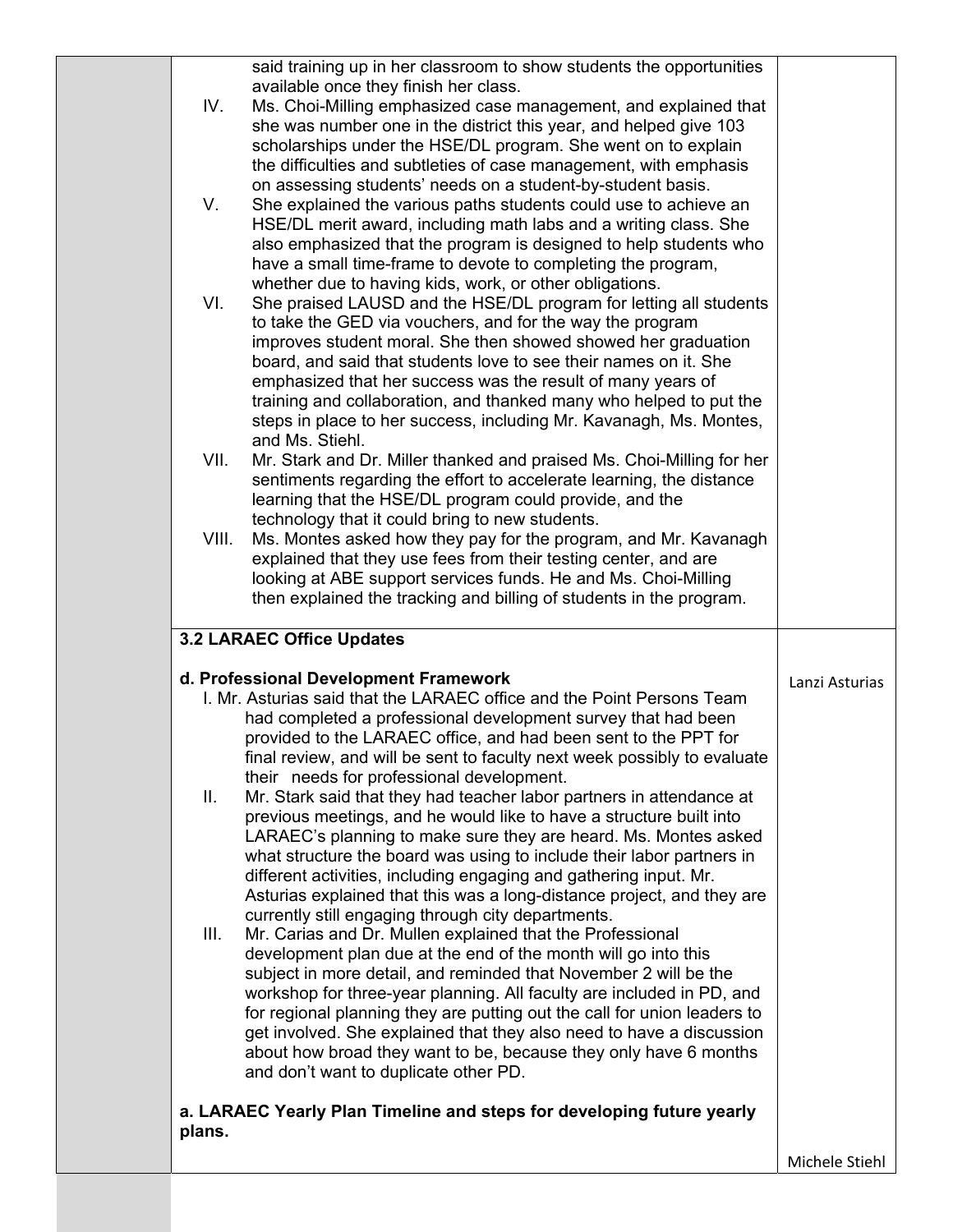| L.  | Michele Stiehl introduced herself, explaining that they had been                                                                  |                |
|-----|-----------------------------------------------------------------------------------------------------------------------------------|----------------|
|     | directed to look at creating an annual plan timeline, and they realized                                                           |                |
|     | that the planning process begins as soon as they put another plan                                                                 |                |
|     | out. She and Justin Gorence explained that when trying to pull data,                                                              |                |
|     | they found people did not provide data in the best format for compiling                                                           |                |
|     | and integration. The next step in the proposed timeline is doing                                                                  |                |
|     | checks quarterly with the PPT and staff; then in early spring, look at                                                            |                |
|     | what data they need to be collecting. They are beholden to the state's                                                            |                |
|     | timeline for some data.                                                                                                           |                |
| II. | Dr. Miller asked whether they need more time to get a look at the                                                                 |                |
|     | plan as a group, since according to the presentation they don't                                                                   |                |
|     | get a look at it as a full board until 3-4 weeks before it's due. Mr.                                                             |                |
|     | Stark asked whether the subject, individual PPT's would be in                                                                     |                |
|     | constant communication with their execs throughout the project,                                                                   |                |
|     | and Ms. Stiehl confirmed. Dr. Miller wanted to make sure that they                                                                |                |
|     | can work this out as a board before May, and Dr. Mullen and Ms.                                                                   |                |
|     | Stiehl assured him that this year, they didn't even get the template                                                              |                |
|     | from the state until May, and it is usually not due until mid-July,                                                               |                |
|     | with some data required not available until late June.<br>Mr. Stark wondered, if this is chronic pattern from the state,          |                |
| Ш.  | whether they need to draft a letter to them expecting the same                                                                    |                |
|     | level of fairness to avoid 11th-hour situations. Essentially, to hold                                                             |                |
|     | the state accountable. He would like the PPT to discuss and to                                                                    |                |
|     | have a consensus whether this thing from the state is making                                                                      |                |
|     | their lives more difficult. Mr. Asturias explained that they have                                                                 |                |
|     | communicated these issues to the AEG office since the beginning                                                                   |                |
|     | over countless times. Moving forward though, things seem to be                                                                    |                |
|     | stabilizing. Mr. Stark added that if it does not improve, they have                                                               |                |
|     | some muscle behind some of their districts.                                                                                       |                |
|     |                                                                                                                                   |                |
|     | b. LARAEC Marketing Plan Drafts: Strategies to promote programs,                                                                  |                |
|     | student services, and teacher engagement.                                                                                         | Michele Stiehl |
|     | I. Mr. Gorence explained that they had talked about the idea of a                                                                 | and            |
|     | marketing plan in August, and that the staff had been tasked with                                                                 | Justin         |
|     | creating a proposal with needs assessment. He and Ms. Stiehl<br>researched how marketing works and examples of relevant marketing | Gorence        |
|     | plans as a first step before getting board input. They gave a                                                                     |                |
|     | presentation analyzing LARAEC Strengths, Weaknesses,                                                                              |                |
|     | Opportunities, and Threats, known as SWOT analysis, and                                                                           |                |
|     | summarized bullet points for each.                                                                                                |                |
|     | II. Ms. Stiehl explained that they had broken down LARAEC's target                                                                |                |
|     | audiences, then looked for various ways people find out about                                                                     |                |
|     | LARAEC. They have also started improving the website for better                                                                   |                |
|     | impact. They would like to do a LARAEC roadshow as well, and to                                                                   |                |
|     | create a one-stop shop for guidance counselors showing all their                                                                  |                |
|     | consortiums and what's offered by each. Finally, they want to have a                                                              |                |
|     | web presence on social media for increased word of mouth. She                                                                     |                |
|     | elaborated on different aspects of the website they want to improve, as                                                           |                |
|     | well as how to measure the success of different potential outreach                                                                |                |
|     | efforts directed to teachers, community and business partners. He                                                                 |                |
|     | explained that their next step is to continue with current staff activities                                                       |                |
|     | focused on plan objectives and develop a more detailed cost analysis                                                              |                |
|     | and scope of work.                                                                                                                |                |
|     | III. Mr. Urioste thanked them for putting the presentation together,                                                              |                |
|     | complementing its aesthetic appeal. He agreed that they should have                                                               |                |
|     | a conversation about getting the message out, and agreed that they                                                                |                |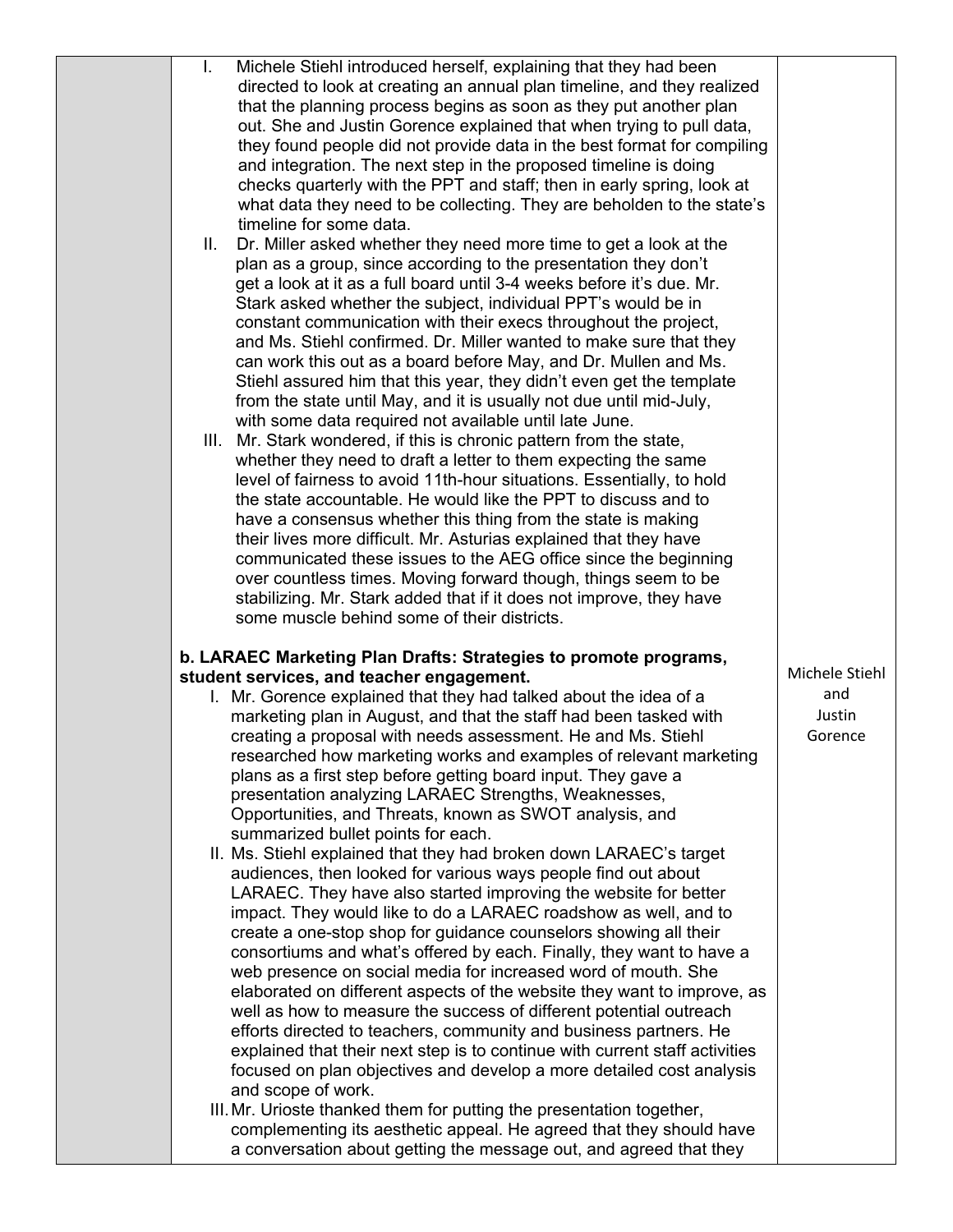|    | need to be talking to the right audience. He asked whether they will be<br>promoting LARAEC as a whole or individual member districts and<br>programs, and whether LACCD in their marketing promotes LACCD or<br>individual campuses and programs. Dr. Miller explained that they try to<br>blend the two, though sometimes they advertise individual campuses,<br>and that he would like to see specific numbers related to potential<br>marketing plans.                                                         |                                                                                                                                                                                                                                                                                                                                                                                                                                                                                                                                                                                                                                                                                                                                                                                                                                                                                                         |
|----|--------------------------------------------------------------------------------------------------------------------------------------------------------------------------------------------------------------------------------------------------------------------------------------------------------------------------------------------------------------------------------------------------------------------------------------------------------------------------------------------------------------------|---------------------------------------------------------------------------------------------------------------------------------------------------------------------------------------------------------------------------------------------------------------------------------------------------------------------------------------------------------------------------------------------------------------------------------------------------------------------------------------------------------------------------------------------------------------------------------------------------------------------------------------------------------------------------------------------------------------------------------------------------------------------------------------------------------------------------------------------------------------------------------------------------------|
|    | the need for clarity in terms of what they will accomplish with the plan.<br>He also said that if there are additional resources put forth from<br>existing staffing, they need to have an upfront view of what those costs                                                                                                                                                                                                                                                                                        |                                                                                                                                                                                                                                                                                                                                                                                                                                                                                                                                                                                                                                                                                                                                                                                                                                                                                                         |
|    | developing the scope of work with the budget, and Mr. Asturias<br>that they will try to provide the board with options, but if<br>explained<br>they want to do any type of advertisement, they will have to go outside.                                                                                                                                                                                                                                                                                            |                                                                                                                                                                                                                                                                                                                                                                                                                                                                                                                                                                                                                                                                                                                                                                                                                                                                                                         |
|    | offer answers to those questions as they go.<br>baby steps, with more general ads for LARAEC. Mr. Asturias said that<br>with marketing, they can pilot something in a segment of the market<br>and then evaluate and further ascertain whether it's worth it to go into<br>a full marketing campaign. Ms. Montes said that they are as a board<br>saying they like the plan, and told the LARAEC staff to continue to<br>move forward and come up with ideas and come back again next time<br>with where they are. |                                                                                                                                                                                                                                                                                                                                                                                                                                                                                                                                                                                                                                                                                                                                                                                                                                                                                                         |
|    |                                                                                                                                                                                                                                                                                                                                                                                                                                                                                                                    |                                                                                                                                                                                                                                                                                                                                                                                                                                                                                                                                                                                                                                                                                                                                                                                                                                                                                                         |
|    |                                                                                                                                                                                                                                                                                                                                                                                                                                                                                                                    | Michele Stiehl                                                                                                                                                                                                                                                                                                                                                                                                                                                                                                                                                                                                                                                                                                                                                                                                                                                                                          |
| L. | provide info for the board for their Roles and Responsibilities<br>Workshop. One of the requests was to do research on other consortia,<br>their structure for governance, and how their work groups work. She<br>explained the process of using consortia websites to find their initial<br>plans, then contacting the consortia to figure out how they are actually                                                                                                                                              | And<br>Justin<br>Gorence                                                                                                                                                                                                                                                                                                                                                                                                                                                                                                                                                                                                                                                                                                                                                                                                                                                                                |
|    | staff, see how they work together, and they spoke with their                                                                                                                                                                                                                                                                                                                                                                                                                                                       |                                                                                                                                                                                                                                                                                                                                                                                                                                                                                                                                                                                                                                                                                                                                                                                                                                                                                                         |
|    | counterparts within SARC's team about frustrations and ideas for<br>moving forward. They also have suggested consortia visits from the<br>PPT, and are looking at meeting steering committees, their version of<br>LARAEC's Executive Board. She asked whether this seemed like the                                                                                                                                                                                                                                |                                                                                                                                                                                                                                                                                                                                                                                                                                                                                                                                                                                                                                                                                                                                                                                                                                                                                                         |
|    | staffing consists of and what their roles are, as he believes that<br>LARAEC is a unique situation and is woefully understaffed given their                                                                                                                                                                                                                                                                                                                                                                        |                                                                                                                                                                                                                                                                                                                                                                                                                                                                                                                                                                                                                                                                                                                                                                                                                                                                                                         |
|    | larger consortia are doing regarding staffing, budgeting, and<br>representation. Mr. Gorence and Ms. Stiehl explained that no other<br>consortia are really as big as LARAEC, and explained the structures of<br>comparably-sized consortia in California such as<br>San Diego and<br>Oakland. Dr. Mullen added that they need to look<br>at structure<br>specifically and who has been doing adult education for a long time, as<br>long as what districts are building initiatives and program                   |                                                                                                                                                                                                                                                                                                                                                                                                                                                                                                                                                                                                                                                                                                                                                                                                                                                                                                         |
|    |                                                                                                                                                                                                                                                                                                                                                                                                                                                                                                                    | IV.Mr. Stark complemented the presented framework, and emphasized<br>are. Ms. Montes agreed.<br>V. Mr. Stark asked if they intended to do this in-house, or were they<br>He said that if this is the right direction, they can move forward and<br>VI.Mr. Urioste thought they should maybe look at marketing starting in<br>c. Governance, Roles and Responsibilities Report Plan to evaluate<br>current governance practices.<br>Ms. Stiehl explained that they had been tasked with doing research to<br>operating on a day to day basis.<br>II. Mr. Gorence explained that they also went to SARC to talk to their<br>direction of research they should do for the November workshop.<br>A. Mr. Urioste said that he would like to know what other consortia's<br>size and the work they're expected to do.<br>B. Dr. Miller agreed with Mr. Urioste, and was interested in what<br>infrastructure. |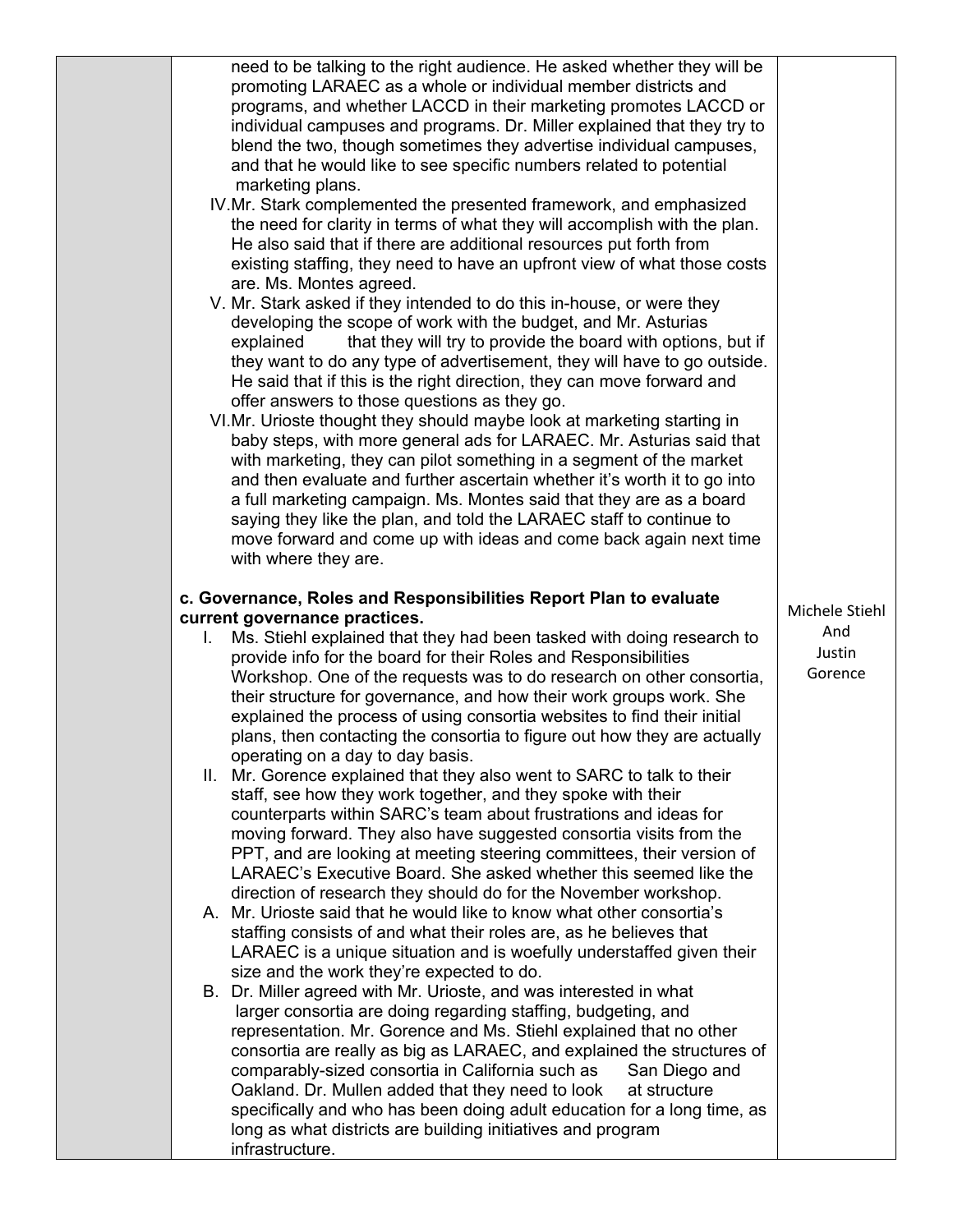|                                                      | C. Mr. Asturias added that one commonality is a number of consortia<br>have have adult education driven by community college, which is very<br>different from LARAEC. Dr. Mullen explained that a number of<br>consortia that have come together to form JPA rotate their office<br>throughout consortium members. They need to look at functionality of<br>roles, through which she thinks they'll discover<br>something they<br>didn't think of. Ms. Montes added that they are in a direction of getting<br>more information, and the purpose of the workshop is not to make any<br>decisions.<br>D. Mr. Urioste thought some of this work is what the state should be<br>doing, and wanted to know if they could talk to Neil to put something<br>together so the state informs all consortia as a consortia summary. |                   |
|------------------------------------------------------|---------------------------------------------------------------------------------------------------------------------------------------------------------------------------------------------------------------------------------------------------------------------------------------------------------------------------------------------------------------------------------------------------------------------------------------------------------------------------------------------------------------------------------------------------------------------------------------------------------------------------------------------------------------------------------------------------------------------------------------------------------------------------------------------------------------------------|-------------------|
|                                                      | 3.3 Budget                                                                                                                                                                                                                                                                                                                                                                                                                                                                                                                                                                                                                                                                                                                                                                                                                |                   |
|                                                      | Data and Accountability: Program updates, current balances,<br>а.<br>program deadline extension, and new due dates<br>Grace Okampo presented updates on Data and Accountability and<br>deadlines for spending and expense reports.                                                                                                                                                                                                                                                                                                                                                                                                                                                                                                                                                                                        | Grace<br>Ocampo   |
|                                                      | b. First Quarter Budget Deadline<br>Ms. Okampo explained the First Quarter Budget Deadline is December<br>$1st$ , 2018                                                                                                                                                                                                                                                                                                                                                                                                                                                                                                                                                                                                                                                                                                    |                   |
| $\overline{4}$<br><b>Informational</b>               | <b>4.1 Policy And Legislation</b>                                                                                                                                                                                                                                                                                                                                                                                                                                                                                                                                                                                                                                                                                                                                                                                         |                   |
| <b>Items</b>                                         | a. Update on AB2098 Immigration Integration<br>Ms. Stiehl explained that AB2098 had recently been signed with the<br>intent to provide adult education outcomes that meet needs for<br>immigrant and refugee students. LARAEC staff has provided board<br>members with a copy where changes or additions to the bill language<br>and education code are highlighted yellow. Most are things they<br>already do that have been put in as a minimum.                                                                                                                                                                                                                                                                                                                                                                        | Michele Stiehl    |
|                                                      | b. Update on AB235 Apprenticeship and Pre-apprenticeship<br>Mr. Gorence explained that in 2015 the state wanted to set a goal of<br>doubling apprenticeship programs from 2015-2020. AB235 rectifies<br>difficulties in approving pre-apprenticeships. He explained the structure<br>of traditional and non-traditional apprenticeship advisory boards, and<br>that the state wants to connect pre-apprenticeship to apprenticeship in<br>a formalized way. They are in the process of putting a lot of new<br>staff/resources into it, and for LARAEC member schools, they're<br>figuring it out as they go.                                                                                                                                                                                                             | Justin<br>Gorence |
| 5<br><b>Board</b><br><b>Member</b><br><b>Reports</b> | <b>LAUSD:</b><br>5.1 Initial Announcement LARAEC Resolution: Advocacy, Collaboration<br>and Transparency: Representing the Needs and Interests of Adult<br><b>Learners in LARAEC</b><br>Mr. Stark wanted to bring forward an initial announcement of a<br>a.<br>resolution for consideration at a future meeting. He feels LARAEC is<br>in a unique position to drive political agendas and legislation<br>regarding adult education in the state. He is putting this forward to<br>codify this goal for the board and say in a public way, as LARAEC,<br>that they are public about what they are planning with their legislative<br>advocacy, and he is looking for co-sponsors.                                                                                                                                        | Mr. Stark         |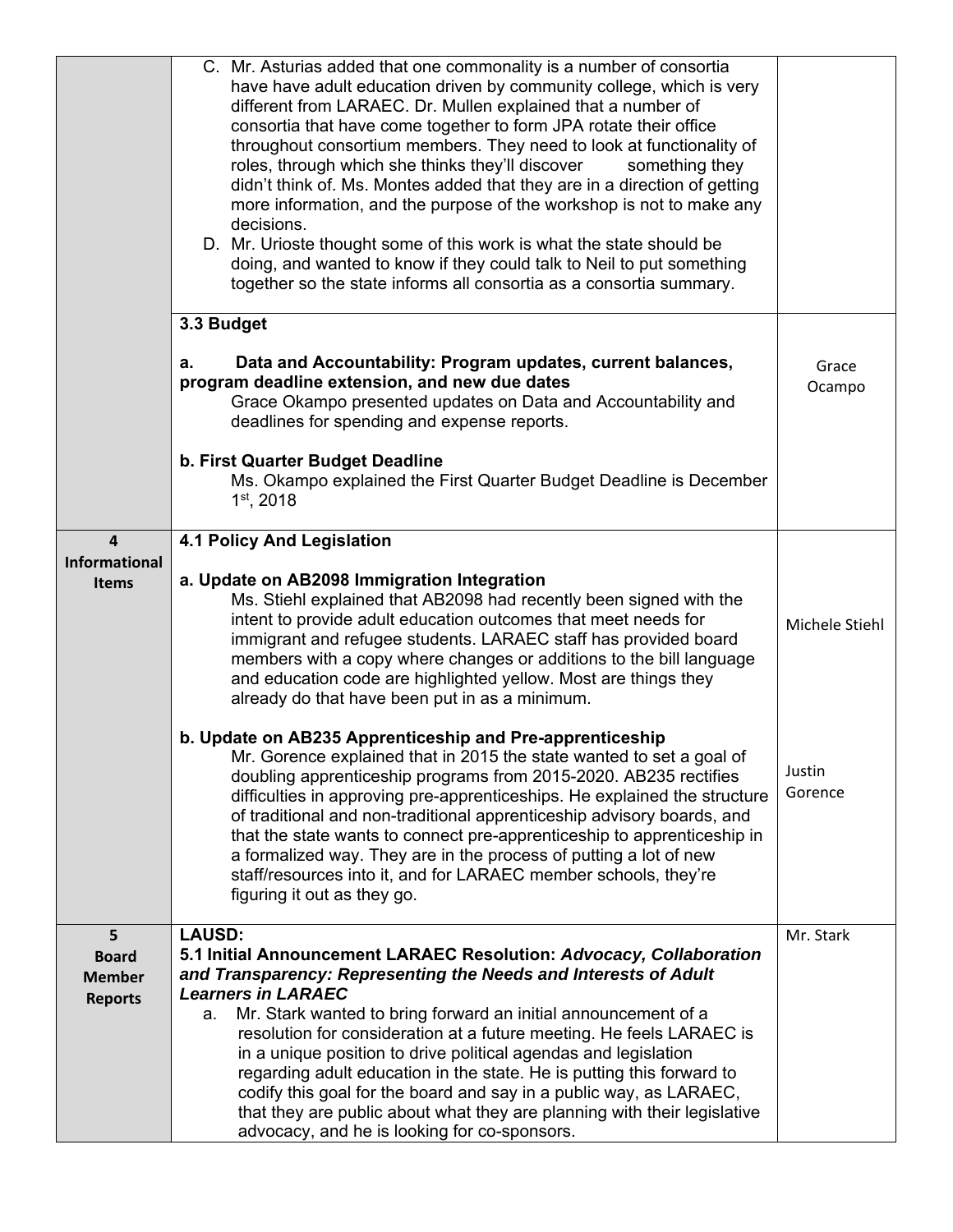| Ms. Montes thinks that if this is something they are going to do, she<br>b.<br>wants to direct the PPT to develop the legislative agenda. She also<br>asked for clarification where the resolution says the agenda will<br>include a commitment for board members to disclose affiliations with<br>any advocacy groups. Mr. Stark explained that it was a way to bring<br>forward connections the board may have with those groups to clarify<br>what they working on as a board and provide transparency. Ms.<br>Montes asked just how much information members would be<br>relate at meetings regarding developing works<br>obligated or able to<br>at those organizations, and Mr. Stark said he was just asking for<br>people to exercise their own judgment. This is a way to identify where<br>those strengths and networks are, which will help us in crafting,<br>shaping, and leading a much more viable legislative agenda.<br>Dr. Miller thanked Mr. Stark and added that LARAEC is an impactful<br>C.<br>entity with roughly 157,000 students, and they need to be driving a<br>political/legislative agenda, whether working with others or leading the<br>charge. LACCD has been relatively successful at lobbying for our<br>agenda, so there is no reason LARAEC can't do the same thing. He<br>added he would be happy to co-sponsor the resolution, and that they<br>shouldn't wait for the resolution to be passed to start the process<br>about talking through their approach to legislation.<br>Mr. Asturias asked for clarification: Ms. Montes said that it should be a<br>d.<br>function of the Executive Board in setting legislative agenda, and Dr.<br>Miller suggested they direct the PPT and Executive Team to create<br>the agenda. Mr. Urioste said that it would have to be in a workshop<br>setting to allow more time and input from stakeholders. Ms. Montes<br>clarified saying that she was not suggesting the Exec Team do it<br>alone, just that it was not a directive<br><b>BUSD:</b> Mr. Urioste announced Burbank Adult School's annual Boo Bash<br>happening 10/20/18, which has been going on for over 30 years. He added<br>that they had started two IET programs which were making great progress,<br>and discussed shifts in their ESL programs. He would also be contacting Mr.<br>Stark or the presenter from last month's meeting about the Family Success<br>Initiative, as he is interested in replicating that here. He also announced that<br>Burbank was branching into classes about robotics, and asked anyone who<br>has a robotics program in their district if he could visit and ask about their<br>programming curriculum. Mr. Asturias said that the LARAEC office is in the<br>process of contacting districts that expressed interest in the FSI for a more in-<br>depth presentation on it | Mr Urioste  |
|------------------------------------------------------------------------------------------------------------------------------------------------------------------------------------------------------------------------------------------------------------------------------------------------------------------------------------------------------------------------------------------------------------------------------------------------------------------------------------------------------------------------------------------------------------------------------------------------------------------------------------------------------------------------------------------------------------------------------------------------------------------------------------------------------------------------------------------------------------------------------------------------------------------------------------------------------------------------------------------------------------------------------------------------------------------------------------------------------------------------------------------------------------------------------------------------------------------------------------------------------------------------------------------------------------------------------------------------------------------------------------------------------------------------------------------------------------------------------------------------------------------------------------------------------------------------------------------------------------------------------------------------------------------------------------------------------------------------------------------------------------------------------------------------------------------------------------------------------------------------------------------------------------------------------------------------------------------------------------------------------------------------------------------------------------------------------------------------------------------------------------------------------------------------------------------------------------------------------------------------------------------------------------------------------------------------------------------------------------------------------------------------------------------------------------------------------------------------------------------------------------------------------------------------------------------------------------------------------------------------------------------------------------------------------------------------------------------------------------------------------------------------------------------------------------------------------------------------------------------|-------------|
| LACCD: Dr. Miller said that LACCD continues to grapple with the new<br>student-centered funding formula and all that portends for the community<br>colleges of California while keeping adult ed a big priority. Dr. Mullen added<br>that she met with the adult ed deans of LACCD last week and charged them<br>with making sure they're connecting with their respective principles and<br>teams.                                                                                                                                                                                                                                                                                                                                                                                                                                                                                                                                                                                                                                                                                                                                                                                                                                                                                                                                                                                                                                                                                                                                                                                                                                                                                                                                                                                                                                                                                                                                                                                                                                                                                                                                                                                                                                                                                                                                                                                                                                                                                                                                                                                                                                                                                                                                                                                                                                                              | Dr. Miller  |
| <b>MUSD:</b> Ms. Jacquez said that she was happy to be here again, and wanted<br>to mention that MUSD's stakeholders and teachers are taking a grassroots<br>approached to promotion, going to city-sponsored events and promoting their<br>classes. She added that they need to start looking at another type of<br>attendance monitoring system thanks to the hiccups they've been having with<br>their currrent one, ASAP. She asked Mr. Gorence and Ms. Stiehl if they'd<br>heard similar comments at the Mt. Sac consortium meeting they attended,<br>which they had. Ms. Montes added that she was taking a team of<br>coordinators and office staff to the ASAP Conference to hopefully address<br>some of those issues, noting that clean, complete data is critical for the work                                                                                                                                                                                                                                                                                                                                                                                                                                                                                                                                                                                                                                                                                                                                                                                                                                                                                                                                                                                                                                                                                                                                                                                                                                                                                                                                                                                                                                                                                                                                                                                                                                                                                                                                                                                                                                                                                                                                                                                                                                                                        | Ms. Jacquez |